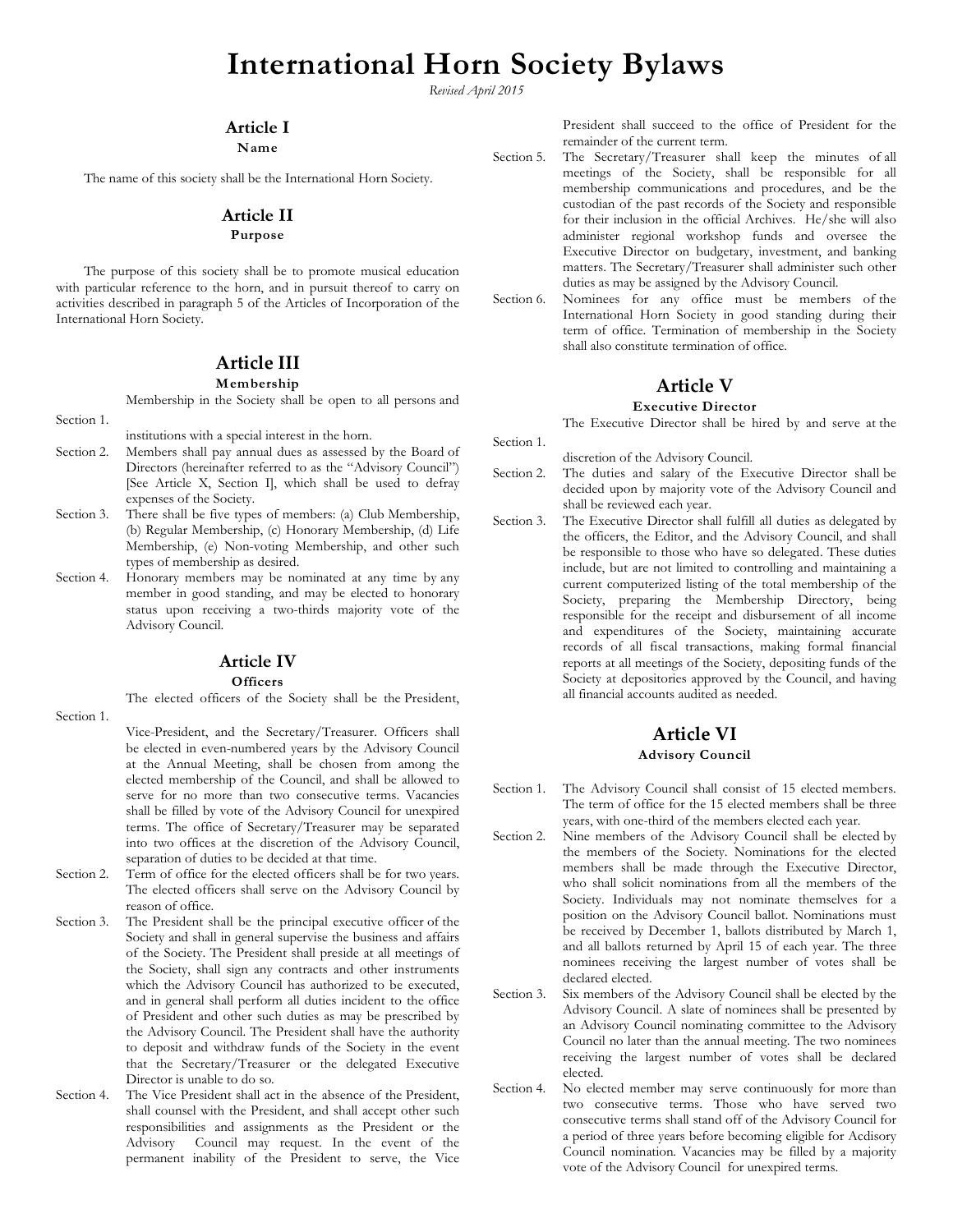- Section 5. The Advisory Council shall be responsible for carrying out the aims and purposes of the Society and determining Society policy. It shall have ultimate and final charge in management of Society affairs excepting certain matters pertaining to the Annual Workshop. (see Article XII)
- Section 6. The Advisory Council shall receive and act upon recommendations and reports of the officers and official committees of the Society.
- Section 7. One-third of the elected members of the Advisory Council at a meeting duly assembled shall constitute a quorum for the transaction of business, and the act of a majority of Council members present at such a meeting shall be an act of the Council.
- Section 8. In the event of the absence of both the President and the Vice President at a meeting of the Society, the members of the Council present shall elect a chairman *pro tempore* to preside over the meeting.
- Section 9. The Advisory Council by a two-thirds vote may remove from office any officer who is unable to attend meetings and/or is unable to administer the duties of the office when, in the opinion of the Council, the effectiveness of the Society is impaired.
- Section 10. Members of the Advisory Council and Officers of the Society shall hold office until 30 June or until a successor is duly elected and installed in office.

### **Article VII**

#### **Editor**

The Editor of *The Horn Call,* Journal of the International

- Section 1. Horn Society, shall be appointed by and serve at the pleasure of the elected members of the Advisory Council. At the discretion of the Council such editorial assistance as deemed necessary by the Editor may be appointed. The Editor shall have the sole responsibility for the preparation, content, publication, and mailing of *The Horn Call.*
- Section 2. In executing the responsibility for publication of the Journal, the Editor shall procure approval of the Advisory Council on matters pertaining to the costs of publication and mailing. The Executive Director shall be responsible for the handling of such costs.
- Section 3. The Editor, together with such assistant editors as are approved by the Advisory Council, shall be designated collectively as the Editorial Board of *The Horn Call.*

### **Article VIII**

#### **Meetings**

- Section 1 A general meeting of the International Horn Society shall be
- held annually in conjunction with an Annual Horn Workshop for the purpose of conducting such business as may be referred to membership by the Advisory Council. Each member in good standing may vote in person or by proxy and shall be entitled to one vote.
- Section 2. Active members may propose new business to the Advisory Council. Such proposals must be submitted in writing to the President or the Secretary no later than 30 days prior to the annual meeting of the Society.
- Section 3. The Advisory Council shall hold one or more meetings, as deemed necessary during the annual Horn Workshop.
- Section 4. Special meetings of the Advisory Council may be called by any member of the Advisory Council upon approval by majority vote of the Council. Calls for special meetings of the Council and the purposes of such meetings shall be issued by the President.
- Section 5. The officers shall constitute the Executive Committee. Special meetings of the Executive Committee may be called by any officer. Calls for such Executive Committee meetings and purposes of such meetings shall be issued by the President. Interim actions of the Executive Committee shall be subject to confirmation by the Advisory Council.
- Section 6. Necessary Advisory Council business may be conducted by mail or by telephone, when appropriate, in lieu of a formal meeting.

### **Article IX**

### **Standing Committees**

Section 1. The President shall be empowered to appoint such standing

committees as deemed necessary by the Council for the support of the aims and purposes of the Society.

- Section 2. The members of such standing committees shall be appointed from the membership of the Society. Each such committee shall be composed of not less than three persons, with the President designating one such appointee as Chairman.
- Section 3. The President shall be an *ex officio* member of all committees, excluding the Nominating Committee.

### **Article X**

### **Dues and Receipt of Gifts**

The Advisory Council shall determine the amount or amounts of

- Section 1. annual dues (stated in U.S. dollars) and shall publish its decision no less than 30 days in advance of the set date upon which such dues are payable.
- Section 2. Dues are payable at any time of year; the Executive Director renews memberships upon receipt of dues.
- Section 3. The President or presidential designee may accept financial or other gifts in the name of the Society with the approval of the Advisory Council. Such gifts shall be used at the discretion of the Advisory Council consistent with the aims and purposes of the Society.
- Section 4. No part of the net earnings of the Society shall inure to the benefit of, or be distributable to, its members, trustees, officers, or other private persons, except that the Society shall be authorized and empowered to pay reasonable compensation for services rendered and to make payments and distributions in furtherance of the purposed set forth herein.
- Section 5. The fiscal year for the International Horn Society shall end on December 31 of each year.

### **Article XI**

### **Publications**

Section 1. The official publications of the Society shall be *The Horn*

*Call*: Journal of the International Horn Society.

- Section 2. *The Horn Call* shall be published up to four times per year and may include, but not be limited to, articles dealing with the horn, general news items of the horn world, reviews of horn music and recordings, and advertisements.
- Section 3. The Advisory Council may authorize additional publication projects consistent with the purpose of the Society.
- Section 4. A Directory of all Society members, with their complete addresses, shall be published annually. The Executive Director shall provide the Editor of *The Horn Call* with directory information, and the Editor shall be responsible for the publication and distribution of the Membership Directory.